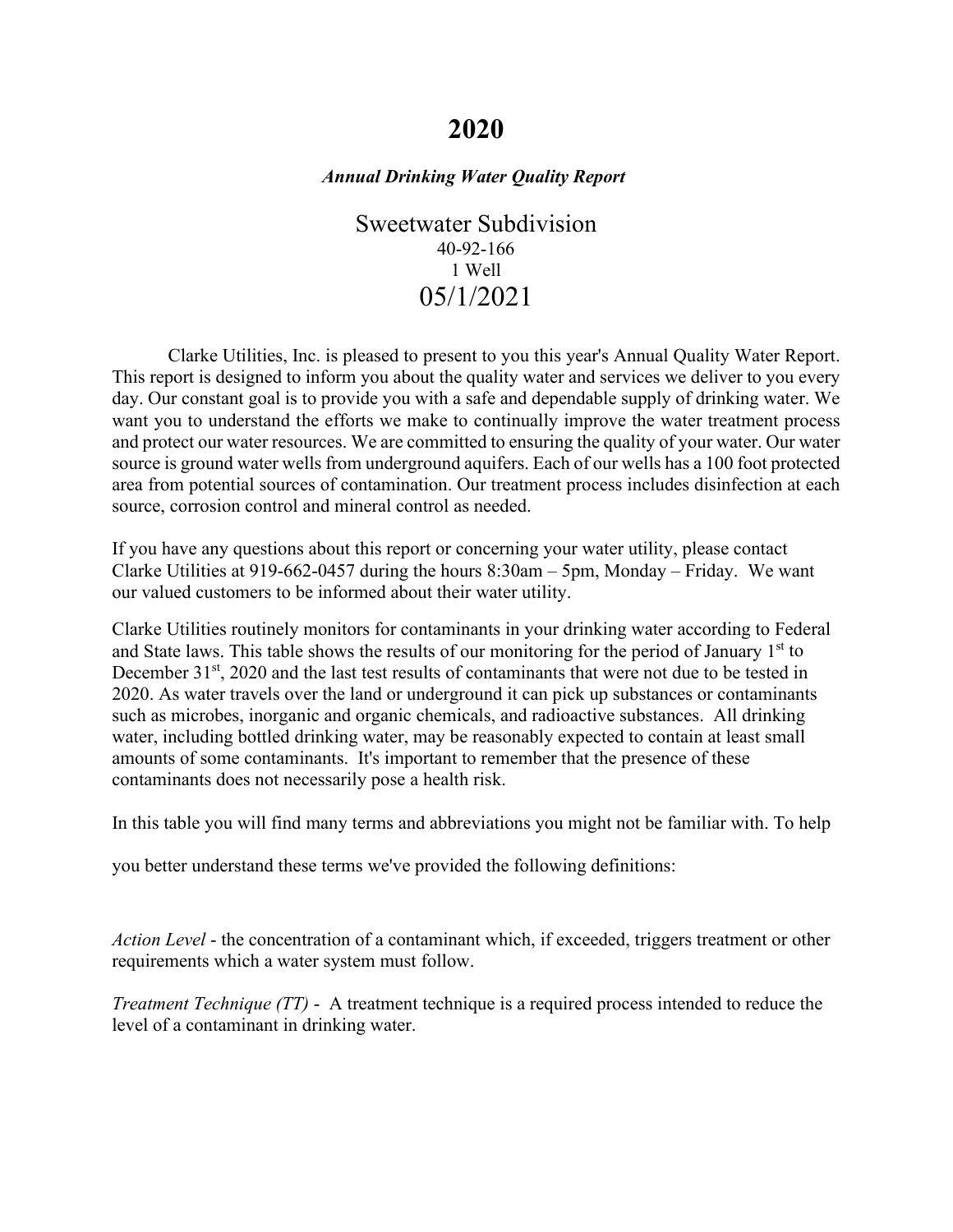*Maximum Contaminant Level* - The "Maximum Allowed" (MCL) is the highest level of a contaminant that is allowed in drinking water. MCLs are set as close to the MCLGs as feasible using the best available treatment technology.

*Maximum Contaminant Level Goal* - The "Goal"(MCLG) is the level of a contaminant in drinking water below which there is no known or expected risk to health. MCLGs allow for a margin of safety.

### **ND – NON DETECTED**

The following tables list the contaminants that were detected in your drinking water.

## **2020 1 Distribution Sample per month**

**Microbiological Contaminants in the Distribution System -** For systems that collect *less than 40* samples per month.

| Contaminant (units)                                | <b>MCL</b><br>Violation<br>Y/N | Your<br>Water | <b>MCLG</b> | MCL.                                                                                                               | Likely Source of<br>Contamination       |
|----------------------------------------------------|--------------------------------|---------------|-------------|--------------------------------------------------------------------------------------------------------------------|-----------------------------------------|
| Total Coliform Bacteria<br>(presence or absence)   | N                              | <b>NONE</b>   | $\theta$    | 1 positive sample / month*<br>Note: If either an original routine sample<br>and/or its repeat samples(s) are fecal | Naturally present in the<br>environment |
| Fecal Coliform or E. coli<br>(presence or absence) | N                              | <b>NONE</b>   |             | coliform or <i>E. coli</i> positive, a Tier 1<br>violation exists.                                                 | Human and animal fecal waste            |

# **Disinfectant Residuals Summary**

|                | Year<br>Sampled | <b>MRDL</b><br>Violation<br>Y/N | Your<br>Water<br>(highest RAA) | Low | Range<br>mg/l<br>High | <b>MRDLG</b> | <b>MRDL</b> | Likely Source of Contamination             |
|----------------|-----------------|---------------------------------|--------------------------------|-----|-----------------------|--------------|-------------|--------------------------------------------|
| Chlorine (ppm) | 2020            | N                               | $1.3 \text{ mg/l}$             | .08 | 1.9                   |              | 4.0         | Water additive used to<br>control microbes |
|                |                 |                                 |                                |     |                       |              |             |                                            |

#### **2020 Well #1 Entry Point Nitrate/Nitrite Contaminants**

| Contaminant (units)            | Sample<br>Date | <b>MCL</b><br>Violation<br>Y/N | Your<br>Water | Range<br>High<br>Low | <b>MCLG</b> | <b>MCL</b> | Likely Source of Contamination                                                                    |
|--------------------------------|----------------|--------------------------------|---------------|----------------------|-------------|------------|---------------------------------------------------------------------------------------------------|
| Nitrate (as Nitrogen)<br>(ppm) | 08/26/20       | N                              | 1.27<br>mg/l  | ND                   | 10          | 10         | Runoff from fertilizer use; leaching from<br>septic tanks, sewage; erosion of natural<br>deposits |
| Nitrite (as Nitrogen)<br>(ppm) | 2/12/18        | N                              | ND.           | ND                   |             |            | Runoff from fertilizer use; leaching from<br>septic tanks, sewage; erosion of natural<br>deposits |

#### **2020 5 Distribution Samples collected by selected customers Lead and Copper Contaminants**

| Contaminant (units)                           | Sample<br>Date | Your<br>Water | Number of<br>sites found<br>above the AL | <b>MCLG</b> | AL       | Likely Source of Contamination                                          |
|-----------------------------------------------|----------------|---------------|------------------------------------------|-------------|----------|-------------------------------------------------------------------------|
| Copper (ppm)<br>(90 <sup>th</sup> percentile) | 01/2020        | $.133$ mgl    |                                          | 1.3         | $AL=1.3$ | Corrosion of household plumbing<br>systems; erosion of natural deposits |
| Lead $(ppb)$<br>(90 <sup>th</sup> percentile) | 012020         | $.004$ mgl    |                                          |             | $AL=15$  | Corrosion of household plumbing<br>systems; erosion of natural deposits |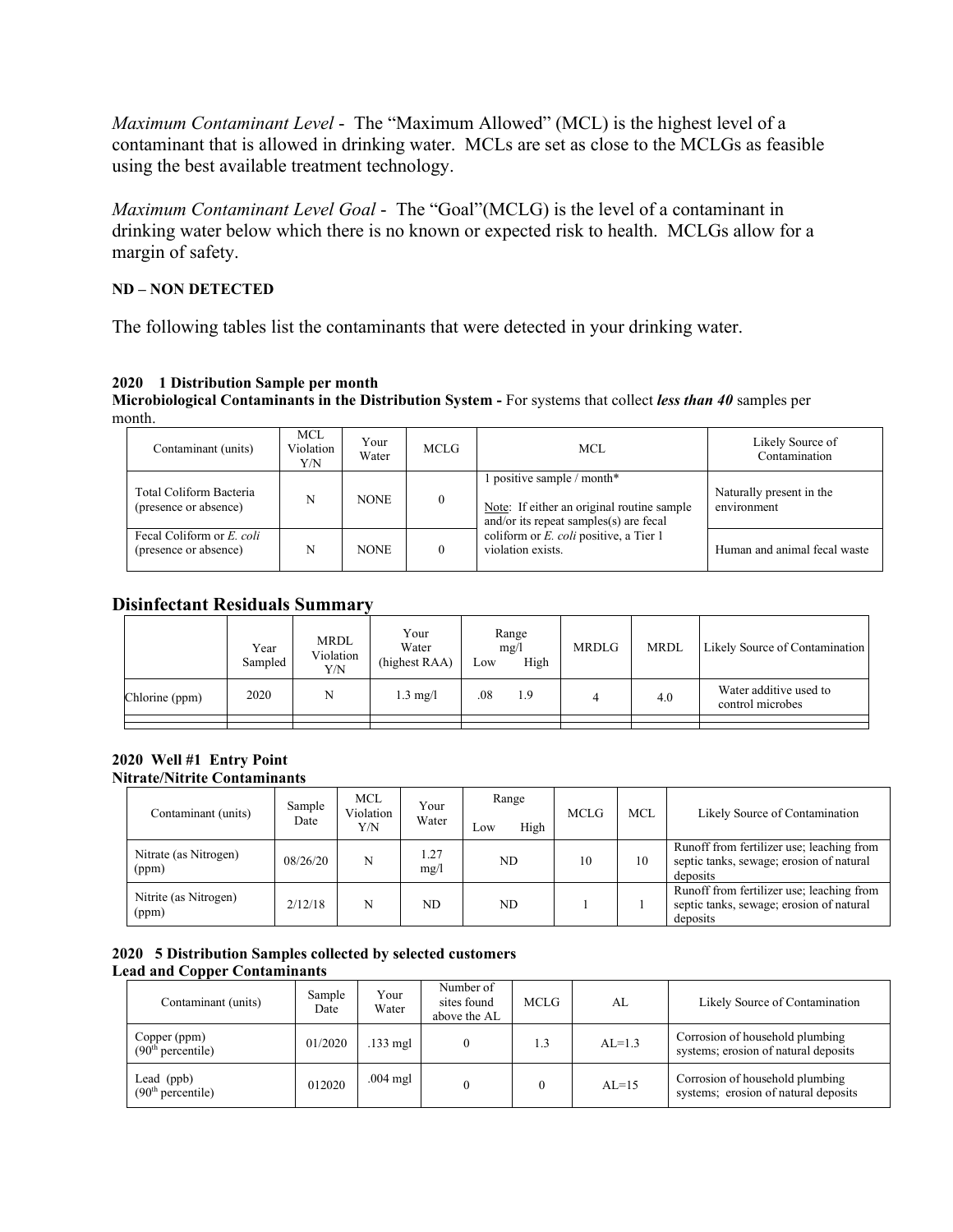**2016 Well #1 Entry Point Inorganic Contaminants** 

|                              | Sample            | <b>MCL</b>       | Your        | Range       |                |                |                                                                                                                                              |
|------------------------------|-------------------|------------------|-------------|-------------|----------------|----------------|----------------------------------------------------------------------------------------------------------------------------------------------|
| Contaminant (units)          | Date              | Violation<br>Y/N | Water       | High<br>Low | <b>MCLG</b>    | <b>MCL</b>     | Likely Source of Contamination                                                                                                               |
| Antimony (ppb)               | $04/\frac{9}{16}$ | N                | ND          | N/A         | 6              | 6              | Discharge from petroleum refineries; fire<br>retardants; ceramics; electronics; solder                                                       |
| Arsenic (ppb)                | $04/\frac{9}{16}$ | N                | ND          | N/A         | $\theta$       | 10             | Erosion of natural deposits; runoff from<br>orchards; runoff from glass and<br>electronics production wastes                                 |
| Barium (ppm)                 | $04/\frac{9}{16}$ | N                | ND          | N/A         | $\overline{2}$ | $\overline{2}$ | Discharge of drilling wastes; discharge<br>from metal refineries; erosion of natural<br>deposits                                             |
| Beryllium (ppb)              | $04/\frac{9}{16}$ | N                | ND          | N/A         | $\overline{4}$ | $\overline{4}$ | Discharge from metal refineries and coal-<br>burning factories; discharge from<br>electrical, aerospace, and defense<br>industries           |
| Cadmium (ppb)                | 04//9/16          | N                | ND          | N/A         | 5              | 5              | Corrosion of galvanized pipes; erosion of<br>natural deposits; discharge from metal<br>refineries; runoff from waste batteries and<br>paints |
| Chromium (ppb)               | $04/\frac{9}{16}$ | N                | ND          | N/A         | 100            | 100            | Discharge from steel and pulp mills;<br>erosion of natural deposits                                                                          |
| Cyanide (ppb)                | $04/\frac{9}{16}$ | N                | ND.         | N/A         | 200            | 200            | Discharge from steel/metal factories;<br>discharge from plastic and fertilizer<br>factories                                                  |
| Fluoride (ppm)               | $04/\frac{9}{16}$ | N                | .24<br>mg/l | N/A         | $\overline{4}$ | $\overline{4}$ | Erosion of natural deposits; water additive<br>which promotes strong teeth; discharge<br>from fertilizer and aluminum factories              |
| Mercury (inorganic)<br>(ppb) | $04/\frac{9}{16}$ | N                | ND          | N/A         | $\overline{2}$ | $\overline{2}$ | Erosion of natural deposits; discharge<br>from refineries and factories; runoff from<br>landfills; runoff from cropland                      |
| Selenium (ppb)               | $04/\frac{9}{16}$ | N                | ND          | N/A         | 50             | 50             | Discharge from petroleum and metal<br>refineries; erosion of natural deposits;<br>discharge from mines                                       |
| Thallium (ppb)               | $04/\frac{9}{16}$ | N                | ND          | N/A         | 0.5            | $\overline{2}$ | Leaching from ore-processing sites;<br>discharge from electronics, glass, and<br>drug factories                                              |

# **2020 MRT Maximum Residence Time**

**Stage 2 Disinfection Byproduct Compliance -** Based upon Locational Running Annual Average (LRAA)

| Disinfection<br>Byproduct | Year Sampled | <b>MCL</b><br>Violation<br>Y/N | Your<br>Water<br>(highest LRAA) | Range<br>High<br>Low | <b>MCLG</b> | <b>MCL</b> | Likely Source of<br>Contamination           |
|---------------------------|--------------|--------------------------------|---------------------------------|----------------------|-------------|------------|---------------------------------------------|
| TTHM (ppb)                | 8/2020       | N                              | ND                              | ND                   | N/A         | 80         | Byproduct of drinking<br>water disinfection |
| 1720 River Bend           |              |                                |                                 |                      |             |            |                                             |
| $HAA5$ (ppb)              | 8/2020       | N                              | ND                              | ND                   | N/A         | 60         | Byproduct of drinking<br>water disinfection |
| 1720 River Bend           |              |                                |                                 |                      |             |            |                                             |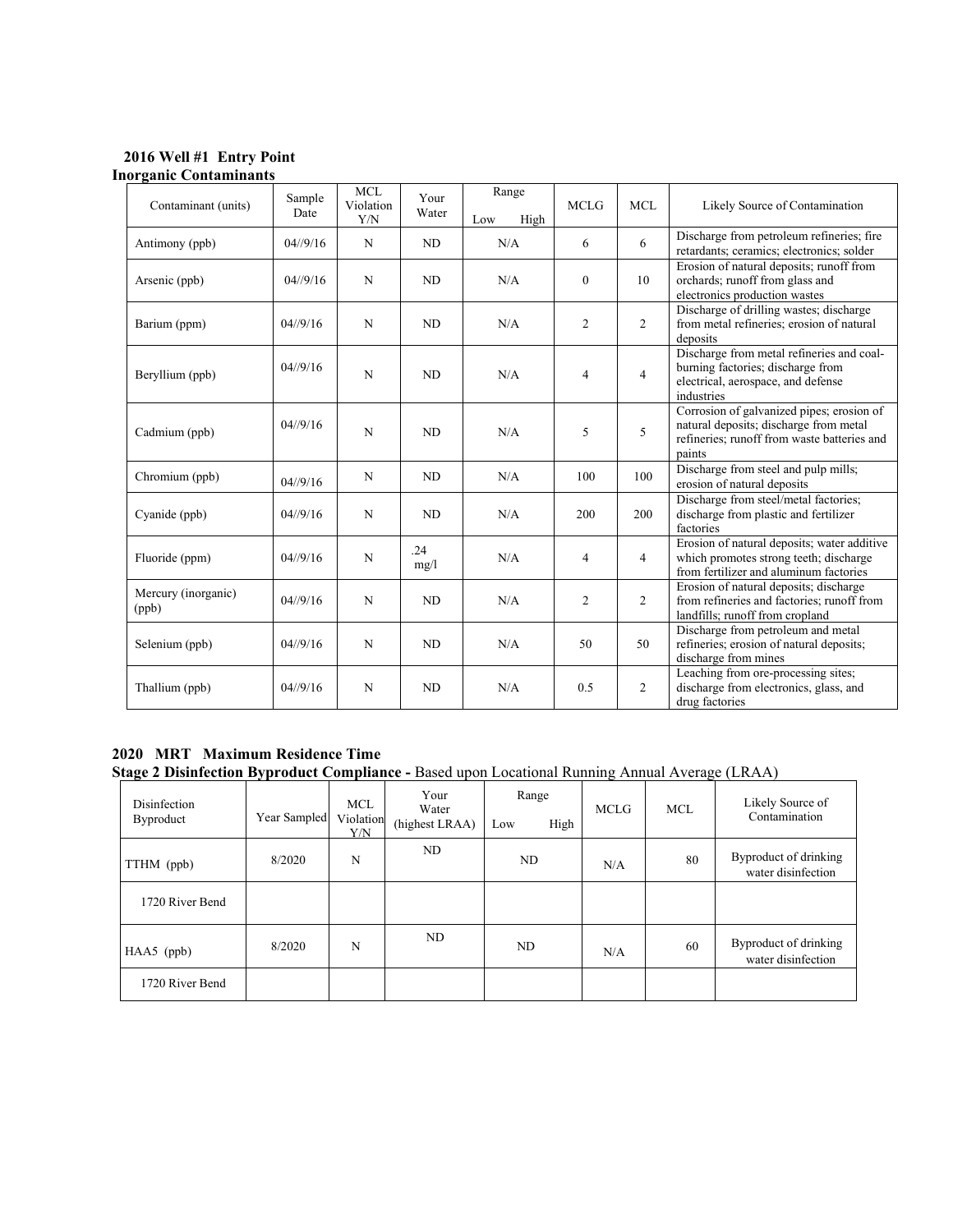| Contaminant (units) | Sample Date       | Your<br>Water                 | Range<br>High<br>Low | <b>SMCL</b>           |
|---------------------|-------------------|-------------------------------|----------------------|-----------------------|
|                     |                   |                               |                      |                       |
| Iron $(ppm)$        | $04/\frac{9}{16}$ | $.060$ mg/l                   | $.070$ mg/l          | $0.3 \text{ mg/L}$    |
| Manganese (ppm)     | $04/\frac{9}{16}$ | 3.013                         | 3.013                | $0.05$ mg/L           |
| Nickel (ppm)        | $04/\frac{9}{16}$ | ND                            | ND                   | N/A                   |
| Sodium (ppm)        | $04/\frac{9}{16}$ | $15.890$ mg/l                 | $15.890$ mg/l        | N/A                   |
| Sulfate (ppm)       | $04/\frac{9}{16}$ | $201 \text{ mg/l}$            | $201 \text{ mg/l}$   | $250 \text{ mg/L}$    |
| pH                  | $04/\frac{9}{16}$ | 5.9 units before<br>treatment | 5.9 units            | $6.5 \text{ to } 8.5$ |

#### **Other Miscellaneous Water Characteristics Contaminants**

**2020 Well#1 Entry Point Synthetic Organic Chemical (SOC) Contaminants Including Pesticides and Herbicides** 

| Contaminant (units)                            | Sample<br>Date | <b>MCL</b><br>Violation<br>Y/N | Your<br>Water | Range<br>High<br>Low | <b>MCLG</b>    | MCL            | Likely Source of Contamination                                                              |
|------------------------------------------------|----------------|--------------------------------|---------------|----------------------|----------------|----------------|---------------------------------------------------------------------------------------------|
| $2,4-D$ (ppb)                                  | 08/11/20       | N                              | ND            | N/A                  | 70             | 70             | Runoff from herbicide used on row crops                                                     |
| $2,4,5$ -TP (Silvex) (ppb)                     | 08/11/20       | N                              | ND            | N/A                  | 50             | 50             | Residue of banned herbicide                                                                 |
| Alachlor (ppb)                                 | 08/11/20       | N                              | ND            | N/A                  | $\theta$       | 2              | Runoff from herbicide used on row crops                                                     |
| Atrazine (ppb)                                 | 08/11/20       | N                              | ND            | N/A                  | 3              | 3              | Runoff from herbicide used on row crops                                                     |
| Benzo(a)pyrene (PAH)<br>(ppt)                  | 08/11/20       | N                              | ND            | N/A                  | $\mathbf{0}$   | 200            | Leaching from linings of water storage<br>tanks and distribution lines                      |
| Carbofuran (ppb)                               | 08/11/20       | N                              | <b>ND</b>     | N/A                  | 40             | 40             | Leaching of soil fumigant used on rice<br>and alfalfa                                       |
| Chlordane (ppb)                                | 08/11/20       | N                              | ND            | N/A                  | $\overline{0}$ | $\overline{c}$ | Residue of banned termiticide                                                               |
| Dalapon (ppb)                                  | 08/11/20       | N                              | <b>ND</b>     | N/A                  | 200            | 200            | Runoff from herbicide used on rights of<br>way                                              |
| $Di(2-ethylhexyl)$<br>adipate (ppb)            | 08/11/20       | N                              | ND            | N/A                  | 400            | 400            | Discharge from chemical factories                                                           |
| $Di(2-ethylhexyl)$<br>phthalate (ppb)          | 08/11/20       | N                              | ND            | N/A                  | $\overline{0}$ | 6              | Discharge from rubber and chemical<br>factories                                             |
| <b>DBCP</b><br>[Dibromochloropropane]<br>(ppt) | 08/11/20       | N                              | ND            | N/A                  | $\theta$       | 200            | Runoff/leaching from soil fumigant used<br>on soybeans, cotton, pineapples, and<br>orchards |
| Dinoseb (ppb)                                  | 08/11/20       | N                              | ND            | N/A                  | $\tau$         | $\tau$         | Runoff from herbicide used on soybeans<br>and vegetables                                    |
| Endrin (ppb)                                   | 08/11/20       | N                              | <b>ND</b>     | N/A                  | $\overline{c}$ | $\overline{2}$ | Residue of banned insecticide                                                               |
| EDB [Ethylene<br>dibromide] (ppt)              | 08/11/20       | N                              | <b>ND</b>     | N/A                  | $\Omega$       | 50             | Discharge from petroleum refineries                                                         |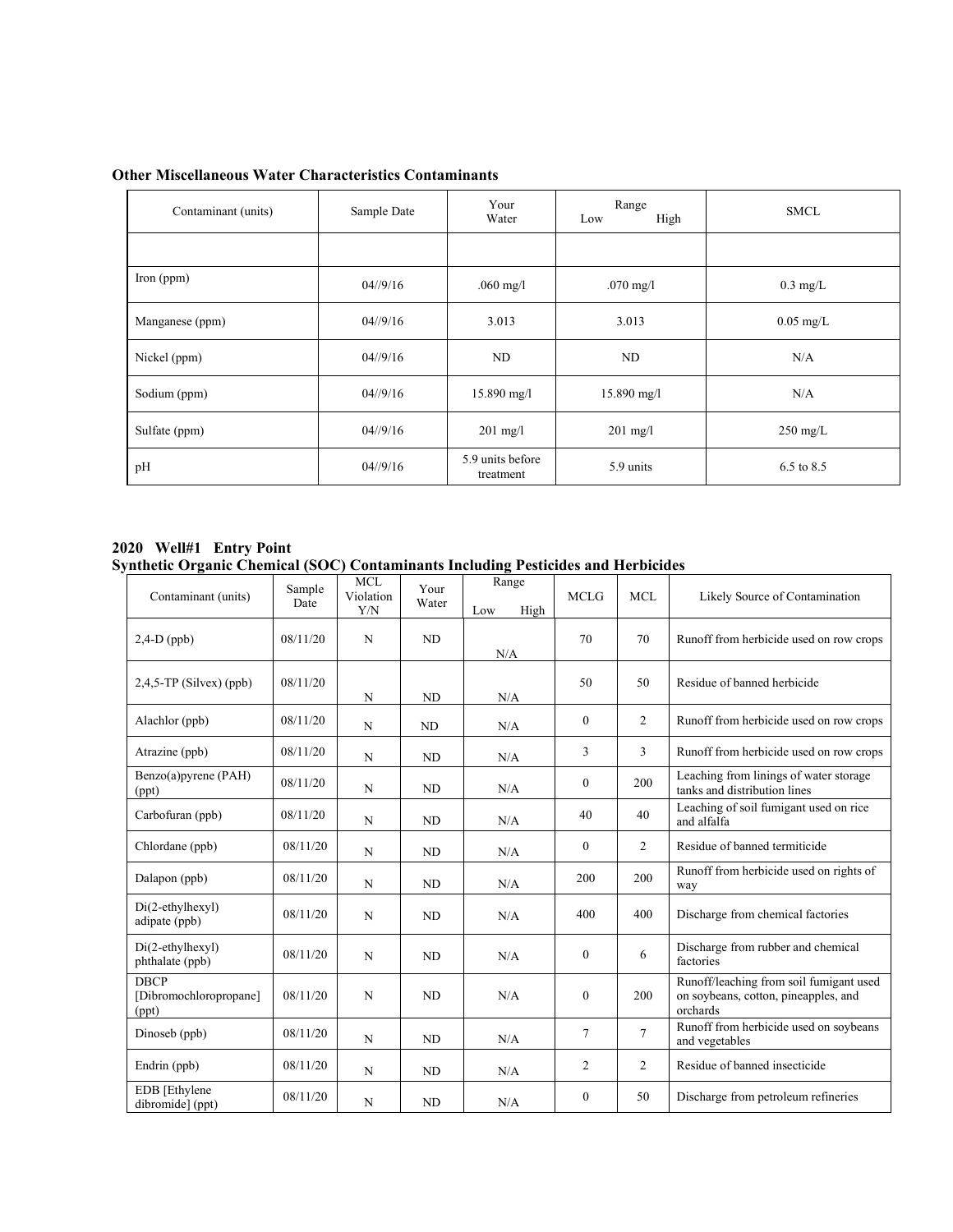| Heptachlor (ppt)                           | 08/11/20 | N | ND             | N/A | $\theta$ | 400 | Residue of banned pesticide                                                        |
|--------------------------------------------|----------|---|----------------|-----|----------|-----|------------------------------------------------------------------------------------|
| Heptachlor epoxide (ppt)                   | 08/11/20 | N | N <sub>D</sub> | N/A | $\theta$ | 200 | Breakdown of heptachlor                                                            |
| Hexachlorobenzene (ppb)                    | 08/11/20 | N | ND             | N/A | $\theta$ |     | Discharge from metal refineries and<br>agricultural chemical factories             |
| Hexachlorocyclo-<br>pentadiene (ppb)       | 08/11/20 | N | ND             | N/A | 50       | 50  | Discharge from chemical factories                                                  |
| Lindane (ppt)                              | 08/11/20 | N | ND             | N/A | 200      | 200 | Runoff/leaching from insecticide used on<br>cattle, lumber, gardens                |
| Methoxychlor (ppb)                         | 08/11/20 | N | ND             | N/A | 40       | 40  | Runoff/leaching from insecticide used on<br>fruits, vegetables, alfalfa, livestock |
| Oxamyl [Vydate] (ppb)                      | 08/11/20 | N | ND             | N/A | 200      | 200 | Runoff/leaching from insecticide used on<br>apples, potatoes and tomatoes          |
| PCBs [Polychlorinated]<br>biphenyls] (ppt) | 08/11/20 | N | ND             | N/A | $\theta$ | 500 | Runoff from landfills; discharge of waste<br>chemicals                             |
| Pentachlorophenol (ppb)                    | 08/11/20 | N | ND             | N/A | $\theta$ | 1   | Discharge from wood preserving<br>factories                                        |
| Picloram (ppb)                             | 08/11/20 | N | ND             | N/A | 500      | 500 | Herbicide runoff                                                                   |
| Simazine (ppb)                             | 08/11/20 | N | ND             | N/A | 4        | 4   | Herbicide runoff                                                                   |
| Toxaphene (ppb)                            | 08/11/20 | N | N <sub>D</sub> | N/A | $\theta$ | 3   | Runoff/leaching from insecticide used on<br>cotton and cattle                      |

#### **2020 Well#1 Entry Point Volatile Organic Chemical (VOC) Contaminants**

| Contaminant (units)              | Sample<br>Date | <b>MCL</b><br>Violation<br>Y/N | Your<br>Water  | $\overline{Range}$<br>Low<br>High | <b>MCLG</b>  | MCL            | Likely Source of Contamination                                             |
|----------------------------------|----------------|--------------------------------|----------------|-----------------------------------|--------------|----------------|----------------------------------------------------------------------------|
| Benzene (ppb)                    | 08/12/20       | N                              | ND             | N/A                               | $\theta$     | 5              | Discharge from factories; leaching from<br>gas storage tanks and landfills |
| Carbon tetrachloride (ppb)       | 08/12/20       | N                              | ND             | N/A                               | $\mathbf{0}$ | 5              | Discharge from chemical plants and other<br>industrial activities          |
| Chlorobenzene (ppb)              | 08/12/20       | N                              | N <sub>D</sub> | N/A                               | 100          | 100            | Discharge from chemical and agricultural<br>chemical factories             |
| o-Dichlorobenzene (ppb)          | 08/12/20       | N                              | <b>ND</b>      | N/A                               | 600          | 600            | Discharge from industrial chemical<br>factories                            |
| p-Dichlorobenzene (ppb)          | 08/12/20       | N                              | <b>ND</b>      | N/A                               | 75           | 75             | Discharge from industrial chemical<br>factories                            |
| $1,2$ – Dichloroethane (ppb)     | 08/12/20       | N                              | <b>ND</b>      | N/A                               | $\mathbf{0}$ | 5              | Discharge from industrial chemical<br>factories                            |
| $1,1$ – Dichloroethylene (ppb)   | 08/12/20       | N                              | N <sub>D</sub> | N/A                               | $\tau$       | $\overline{7}$ | Discharge from industrial chemical<br>factories                            |
| cis-1,2-Dichloroethylene (ppb)   | 08/12/20       | N                              | N <sub>D</sub> | N/A                               | 70           | 70             | Discharge from industrial chemical<br>factories                            |
| trans-1,2-Dichloroethylene (ppb) | 08/12/20       | N                              | N <sub>D</sub> | N/A                               | 100          | 100            | Discharge from industrial chemical<br>factories                            |
| Dichloromethane (ppb)            | 08/12/20       | N                              | N <sub>D</sub> | N/A                               | $\mathbf{0}$ | 5              | Discharge from pharmaceutical and<br>chemical factories                    |
| 1,2-Dichloropropane (ppb)        | 08/12/20       | N                              | ND             | N/A                               | $\mathbf{0}$ | 5              | Discharge from industrial chemical<br>factories                            |
| Ethylbenzene (ppb)               | 08/12/20       | N                              | ND             | N/A                               | 700          | 700            | Discharge from petroleum refineries                                        |
| Styrene (ppb)                    | 08/12/20       | N                              | N <sub>D</sub> | N/A                               | 100          | 100            | Discharge from rubber and plastic<br>factories; leaching from landfills    |
| Tetrachloroethylene (ppb)        | 08/12/20       | N                              | <b>ND</b>      | N/A                               | $\mathbf{0}$ | 5              | Discharge from factories and dry cleaners                                  |
| 1,2,4 -Trichlorobenzene (ppb)    | 08/12/20       | N                              | <b>ND</b>      | N/A                               | 70           | 70             | Discharge from textile-finishing factories                                 |
| $1,1,1$ – Trichloroethane (ppb)  | 08/12/20       | N                              | <b>ND</b>      | N/A                               | 200          | 200            | Discharge from metal degreasing sites and<br>other factories               |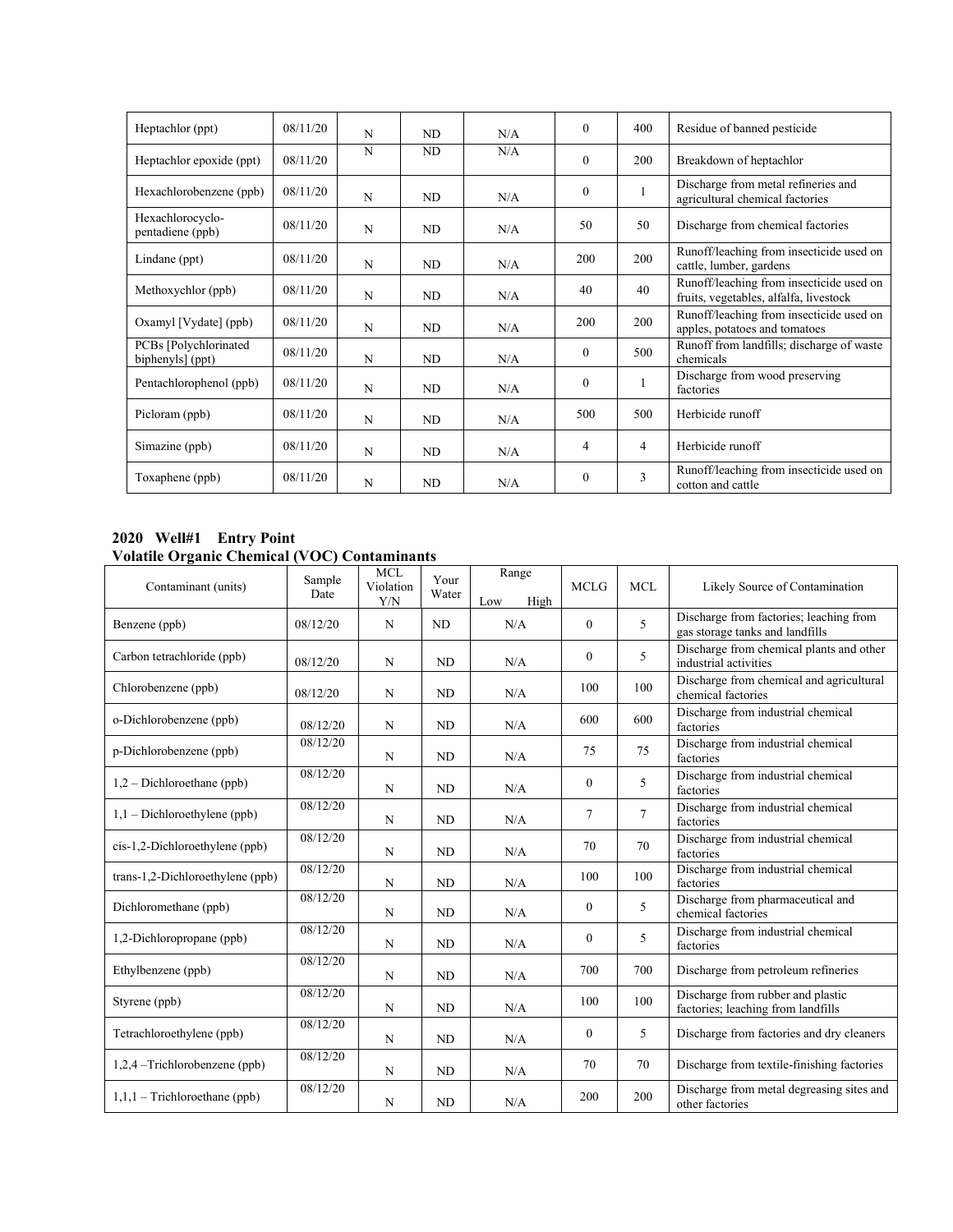| $1,1,2$ –Trichloroethane (ppb) | 08/12/20 | N | ND | N/A |    |    | Discharge from industrial chemical<br>factories                          |
|--------------------------------|----------|---|----|-----|----|----|--------------------------------------------------------------------------|
| Trichloroethylene (ppb)        | 08/12/20 | N | ND | N/A |    |    | Discharge from metal degreasing sites and<br>other factories             |
| Toluene (ppm)                  | 08/12/20 | N | ND | N/A |    |    | Discharge from petroleum factories                                       |
| 08/12/20                       | 08/12/20 | N | ND | N/A |    |    | Leaching from PVC piping; discharge<br>from plastics factories           |
| 08/12/20                       | 08/12/20 | N | ND | N/A | 10 | 10 | Discharge from petroleum factories;<br>discharge from chemical factories |

**2018 Well#1 Entry Point Quarterly Composite Radiological Contaminants**

| Contaminant (units)             | Sample Date | <b>MCL</b><br>Viola<br>tion<br>Y/N | Your<br>Water | Range<br>High<br>Low   | <b>MCLG</b> | <b>MCL</b> | Likely Source of Contamination            |
|---------------------------------|-------------|------------------------------------|---------------|------------------------|-------------|------------|-------------------------------------------|
| Alpha emitters $(pCi/L)$        | 08/10/20    | N                                  | 0.9           | N/A                    | $\theta$    | 15         | Erosion of natural deposits               |
| Beta/photon emitters<br>(pCi/L) | 08/10/20    | N                                  | N/A           | N/A                    |             | $50*$      | Decay of natural and man-made<br>deposits |
| Combined radium $(pCi/L)$       | 08/10/20    | N                                  | 1.0<br>pCi/L  | $1.0 \,\mathrm{pCi/L}$ | $\theta$    |            | Erosion of natural deposits               |
| Uranium $(pCi/L)$               | 08/10/20    | N                                  | ND            | N/A                    | $\theta$    | 20.1       | Erosion of natural deposits               |

\* Note: The MCL for beta/photon emitters is 4 mrem/year. EPA considers 50 pCi/L to be the level of concern for beta particles.

As you can see by the table, our system had no violations. We're proud that your drinking water meets or exceeds all Federal and State requirements. We have learned through our monitoring and testing that some constituents have been detected. The EPA has determined that your water IS SAFE at these levels.

All sources of drinking water are subject to potential contamination by substances that are naturally occurring or man made. These substances can be microbes, inorganic or organic chemicals and radioactive substances. All drinking water, including bottled water, may reasonably be expected to contain at least small amounts of some contaminants. The presence of contaminants does not necessarily indicate that the water poses a health risk. More information about contaminants and potential health effects can be obtained by calling the Environmental Protection Agency's Safe Drinking Water Hotline at 1-800-426-4791.

MCL's are set at very stringent levels. To understand the possible health effects described for many regulated constituents, a person would have to drink 2 liters of water every day at the MCL level for a lifetime to have a one-in-a-million chance of having the described health effect. **Total Coliform**: The Total Coliform Rule requires water systems to meet a stricter limit for coliform bacteria. Coliform bacteria are usually harmless, but their presence in water can be an indication of disease-causing bacteria. When coliform bacteria are found, special follow-up tests are done to determine if harmful bacteria are present in the water supply. If this limit is exceeded, the water supplier must notify the public by newspaper, television or radio. To comply with the stricter regulation, we have increased the average amount of chlorine in the distribution system.